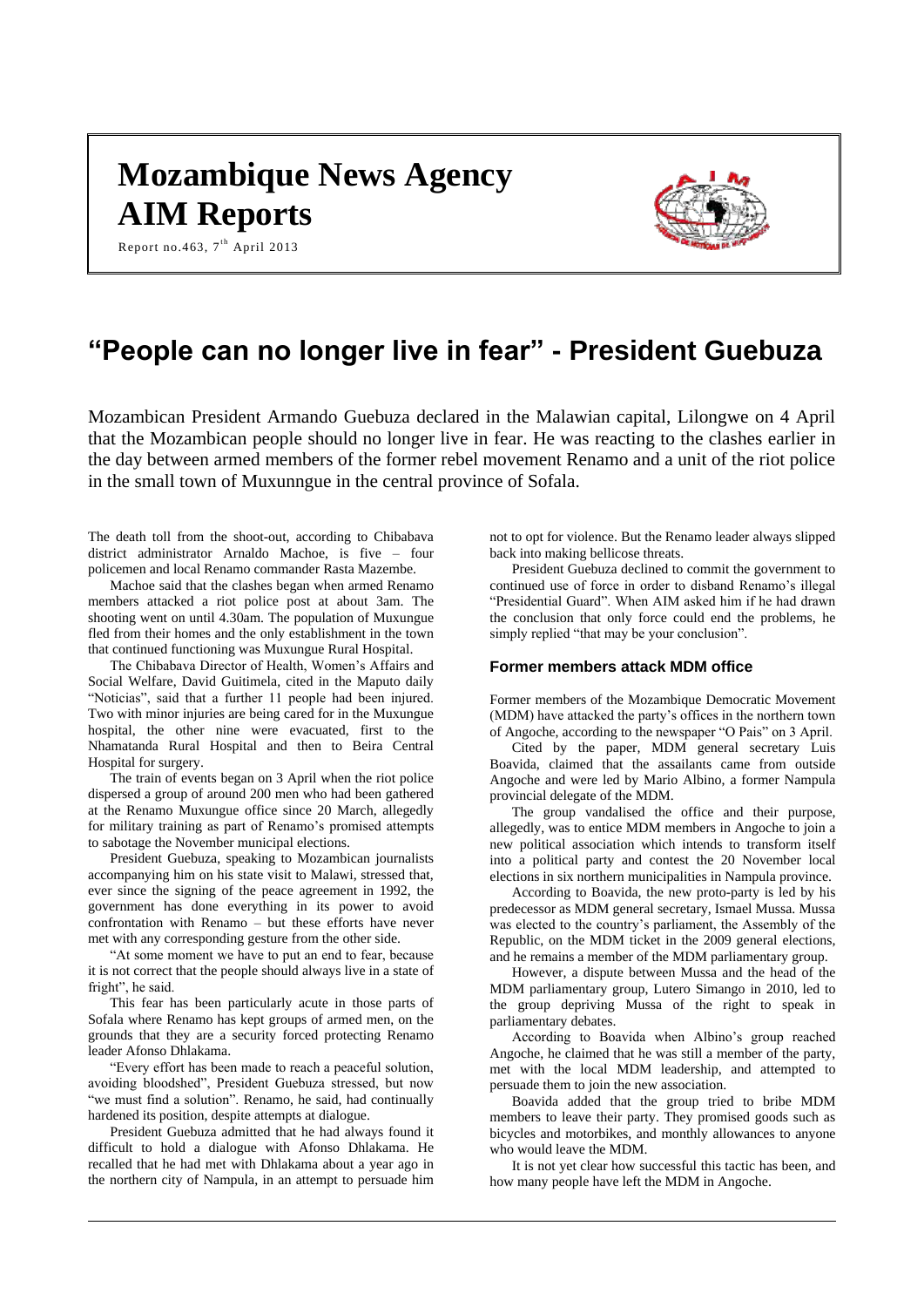## **Beacon Hill to begin Moatize coal production**

The London-based mining company Beacon Hill Resources has announced that it is in the process of commissioning a wash plant at the open cast coal mine Minas Moatize in in the western province of Tete, which will lead to the production of saleable coal beginning in May.

The company is planning to increase capacity at the mine to 2.8 million tonnes per annum by the end of this year, and will focus on mining the high value hard coking coal.

According to the company's chairman, Justin Farr-Jones, by the end of the year the mine will have the annual capacity to produce 500,000 tonnes of coking coal for export to India and another 500,000 tonnes of thermal coal for sale to customers locally and regionally.

Farr-Jones explained that the company has a quota that will enable it to transport half a million tonnes of coal per year along the Sena rail line to the port at Beira.

To move the coal Beacon Hill has invested \$21 million in new rolling stock. It has ordered from South Africa five locomotives from Grindrod and 90 wagons from Transnet. These are due to arrive in the third quarter of this year.

In an interview with AIM, Farr-Jones said that the company may transport some coal by truck to Beira or it may choose to stockpile the coal until the rail link is running.

He stressed that the company is committed to using the Sena line to meet its needs, explaining that "we have an eight per cent allocation on the Sena line and it is expected that the line's capacity will double from 6.5 million tonnes to approximately 13 million tonnes per annum over the next few years, ultimately reaching a maximum capacity of about 20 million tonnes per annum".

On 3 April in Maputo Minas Moatize entered into a 25 year mining contract with the Mozambican government. The contract was signed by Mozambique's Minister of Mineral Resources, Esperanca Bias, and the Chief Executive Officer of Minas Moatize, Rowan Karstel.

Under the agreement the Mozambican government has taken a five per cent share in Minas Moatize and has the option to purchase another ten per cent stake at market prices.

## **Minas de Revuboe awarded mining contract**

The Japanese corporation Nippon Steel has announced that Minas de Revuboe has been awarded a mining contract by the Mozambican government, which represents a big step towards the commercial exploitation of coal at the Revuboe mine in Tete province.

The agreement was signed in Maputo on 3 April by Minister Esperanca Bias; the Chairman of Talbot Group, Denis Wood; and Yasushi Aoki of Nippon Steel.

The Revuboe concession is close to the coal projects operated by Rio Tinto (the Benga and Zambeze projects), and to the open cast mine of the Brazilian company Vale. It has an estimated reserve of 1.4 billion tonnes of coking and thermal coal.

Coking coal is used in steelmaking and is in great demand in Asia. Thermal coal can be used in Mozambique and neighbouring countries for producing electricity or pig iron.

It is estimated that once fully operational the mine could produce five million tonnes of coking coal per year.

Revuboe has been in the news over the last week due to the decision by mining giant Anglo American to pull out its \$555 million buyout of Talbot's share in the project. Plans are now being drawn up to go ahead without Anglo American, with coal production due to begin in 2016.

Minas de Revuboe is currently owned by the Talbot Group, Nippon Steel (33.3 per cent share) and the South Korean steelmaker Posco (7.8 per cent share).

Under the agreement signed with the government, five per cent of shares will be transferred to the Mozambican state represented by the Mozambican Mining Company (EMEM) with another five per cent being made available to national investors at market value.

## **ProSavana agreement signed in Tokyo**

The master plan for the Nacala Development Corridor, which will be finalised later this year, will define the overall budget for the Programme of Triangular Cooperation for Developing Agriculture in the Tropical Savannahs of Mozambique (ProSavana).

ProSavana will be developed in the north of the country, mostly along the Nacala Development Corridor, to increase agricultural productivity, with a strong component of technology transfer.

It covers about 700,000 hectares, and is based on a project that Japan implemented in Brazil in the 1970s, which revolutionised agricultural production in an area now regarded as the most productive in Brazil.

On 3 April a memorandum of understanding was signed in the Japanese capital city Tokyo at the end of a working visit by Mozambique's Agriculture Minister Jose Pacheco.

Speaking after signing the memorandum, Pacheco said "once we have the master plan we will know what the contribution of each of the parties in the project will be for the implementation of ProSavana".

The document was also signed by the Deputy President of the Japan International Cooperation Agency (JICA), Tsuneo Kurokawa, and the Director of the Brazilian Cooperation Agency (ABC), Fernando de Abreu.

Pacheco told journalists that the agricultural extension component of the project has not yet advanced to the desired level, but that the conditions have been created to accelerate progress.

One of the ultimate goals of ProSavana is to equip farmers with the ability to practice commercial agriculture, producing goods for the internal market and for export. Agricultural extension is the means to ensure that the transfer of new production technologies reaches the thousands of farmers still involved in subsistence agriculture in the Nacala Corridor.

This year, according to the Minister, agricultural extension will be driven forward by new staff that will join other specialists in the public and private sector. The first big impact of this injection will be during the forthcoming 2013/2014 agricultural campaign.

The trilateral commission of Mozambique, Japan and Brazil also agreed that the agricultural research mechanisms looking at the types of crop cultures to be used have been established locally and are progressing vigorously. Technicians are currently testing various varieties of maize, beans, soya and cotton.

Pacheco stressed that what is now important is to consolidate the partnership between the three countries, especially strengthening dialogue to ensure the participation of all the actors in the value chain in agricultural production in the Nacala Corridor.

*This is a condensed version of the AIM daily news service – for details contact [aim@aim.org.mz](mailto:aim@aim.org.mz) \_\_\_\_\_\_\_\_\_\_\_\_\_\_\_\_\_\_\_\_\_\_\_\_\_\_\_\_\_\_\_\_\_\_\_\_\_\_\_\_\_\_\_\_*

*\_\_\_\_\_\_\_\_\_\_\_\_\_\_\_\_\_\_\_\_\_\_\_\_\_\_\_\_\_\_\_\_\_\_\_\_\_\_\_\_\_\_\_\_*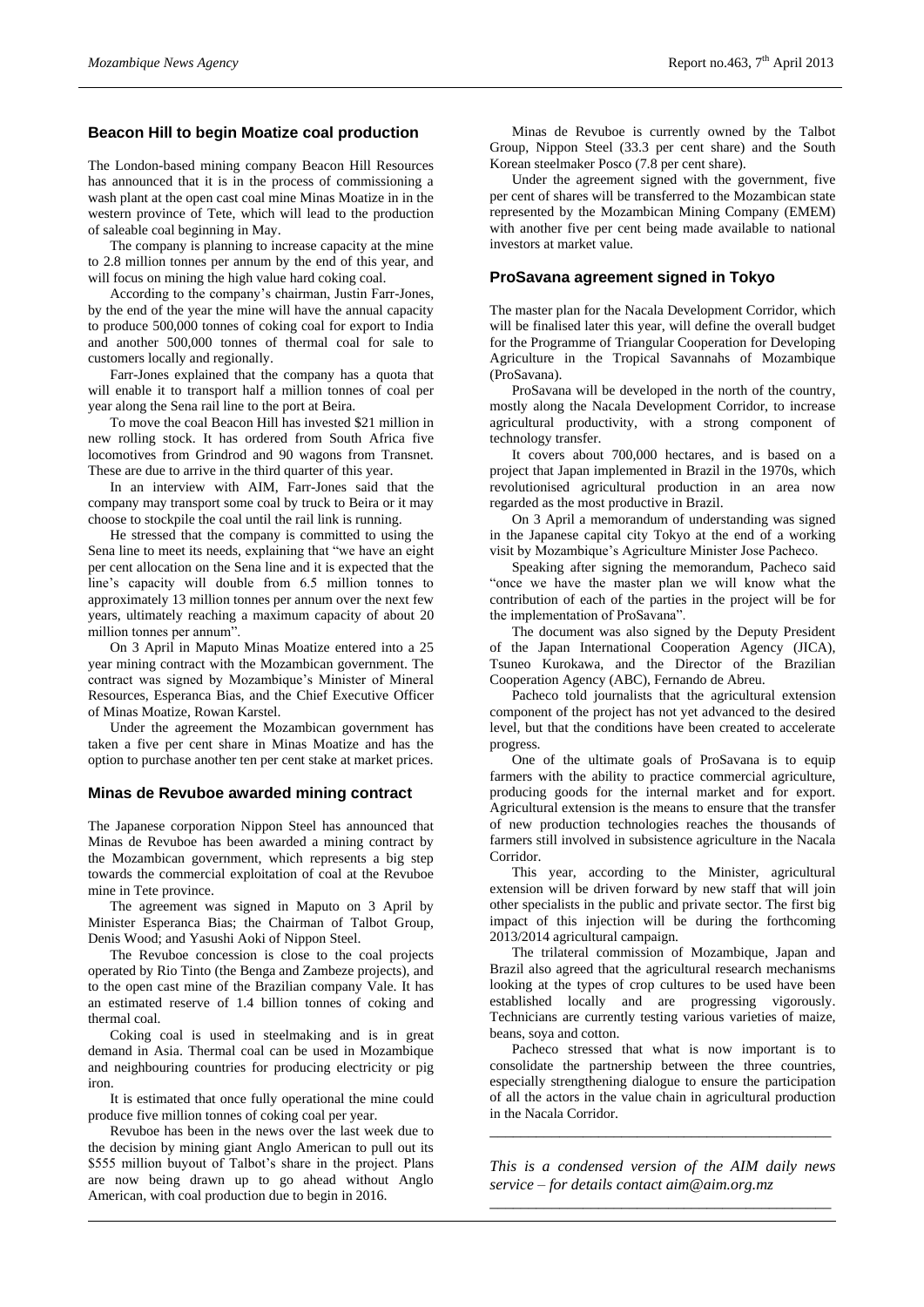## **Government to tackle illegal fishing**

Illegal fishing for prawns and tuna in Mozambican waters resulted in losses of \$67 million last year, according to the Ministry of Fisheries. Illegal fishing is mainly carried out by foreign boats entering the bays of Maputo and Sofala.

This year the Mozambican government has made the control of illegal fishing one of its priorities. The authorities plan to carry out at least 297 inspections in the provinces of Maputo, Sofala and Zambezia, as well as 253 patrol missions in the country's Exclusive Economic Zone. In parallel, there will be 150 hours of surveillance flights over the Sofala bank and the Exclusive Economic Zone.

The Minister of Fisheries, Victor Borges, announced earlier this year the intensification of action to control fishing, including the adoption of policies to promote the sustainable exploitation, protection and conservation of resources, and compliance with regulations by operators.

Mozambique spends 70 million meticais (\$2.25 million) each year in the fight against illegal fishing. However, this is low in comparison with the amount spent by other members of the Southern African Development Community (SADC).

In an attempt to keep down costs Mozambique has been promoting joint patrols with neighbouring South Africa, Madagascar and the Seychelles.

The illegality can take the form of fishing without a licence or violating quotas. Not only does this result in financial losses for the state, but can result in overfishing leading to ecological threats.

#### **Lichinga – Cuamba road to be asphalted**

The EN13 highway between Cuamba and Lichinga in the northern province of Niassa is due to be asphalted by 2014.

Funds for construction work covering 210 kilometres of the road have already been secured. The \$240 million of funding will come from the African Development Bank and the Japanese International Cooperation Agency, along with funds from the Mozambican government.

Included in the project is the construction of bridges over rivers along the route from Cuamba to Massangulo in the district of Ngauma.

The central and provincial governments will be looking for \$80 million to finance the remaining section between Massangulo and Lichinga.

The EN13 highway is seen as vital for the development of Niassa province, providing a link with the port of Nacala. The other route seen as central to the region's development is Cuamba – Marrupa – Lichinga.

It is hoped that rehabilitating these routes will help traders and make the province more appealing to investors.

#### **Ressano Garcia railway line reopens**

The Ressano Garcia railway between Maputo and South Africa reopened on 2 April after being closed for 45 days due to damage to a bridge caused by the derailment of a goods train from South Africa.

Many South African companies have been hit by the rail closure, especially those relying on the line to export their goods through Maputo port. Some switched to trucking their goods by road to Maputo whilst others used the Goba railway line to Maputo, via Swaziland.

Maputo port was financially damaged by the closure of the line, with 70 per cent of its total volume coming from South African iron ore and coal transported over the Ressano Garcia line.

## **Parliament elects CNE members**

The Mozambican parliament, the Assembly of the Republic, on 28 March approved by consensus its appointments to the National Elections Commission (CNE).

Under the electoral legislation passed in December, the new CNE will have 13 members. The three parties represented in parliament will choose eight CNE members – five appointed by the ruling Frelimo Party, two by the main opposition party Renamo, and one by the Mozambique Democratic Movement (MDM).

However, Renamo has taken the decision to refuse to accept the new electoral legislation and is threatening to boycott the municipal elections scheduled for 20 November this year. It has therefore not nominated anybody.

All the nominees of Frelimo and MDM affirmed during a sitting of the Assembly's Legal and Constitutional Affairs Commission that they do not have conflicts of interest as defined by the Law on Public Probity and that they would renounce any incompatible posts.

Frelimo's nominations were Antonio Chipanga, Rodrigues Timba, Antonio Muacorica, Abilio Diruai and Eugenia Chimpene, MDM nominated Bernabe Ncomo.

Two CNE members will come from the legal community – a judge and an attorney, appointed by the two regulatory bodies, the Higher Council of the Judicial Magistracy, and the Higher Council of the Public Prosecutor's Office.

The other three will come from civil society organisations. The law states that civil society bodies may propose candidates for the CNE to an ad-hoc committee set up by the Assembly. From the names proposed, the ad-hoc committee will draw up a short list of between 12 and 16 names that will be submitted to the Assembly plenary.

A secret ballot vote in the plenary will choose the three CNE members, while the three runners-up become supplementary members who will take over if any of the full members dies, resigns or is incapacitated.

## **TRAC welcomes toll free increase**

Trans African Concessions (TRAC), the company that operates the Maputo-South Africa motorway, has welcomed increases to the tariffs on the route whilst stressing that it is the Mozambican government that sets the toll fees.

The increases in the tolls range from eight to 28 per cent, much higher than the inflation rate which was only 2.02 per cent in 2012. The tolls came into effect on 1 April.

Anita Heyl from TRAC told AIM that between 2006 and 2011 there was no adjustment to the tariffs, which she said was in breach of the concession contract.

According to TRAC this left it suffering extensive financial losses which "as well as other circumstances beyond TRAC's control, hampered the rehabilitation and maintenance programme earmarked for the EN4".

TRAC argues that this financial burden "was compounded by nationwide asphalt shortages, overloading of heavy vehicles (particularly sand trucks) and limited (or no) law enforcement" which "created additional pressures on TRAC's ability to provide the high standard of road infrastructure it is known for".

TRAC welcomed the toll increases, stating that they will "give impetus to the planned rehabilitation and maintenance programme which is expected to commence within the next four to six months".

The company has also announced that it is setting up an asphalt plant in Mozambique to provide material for upgrading the toll road.